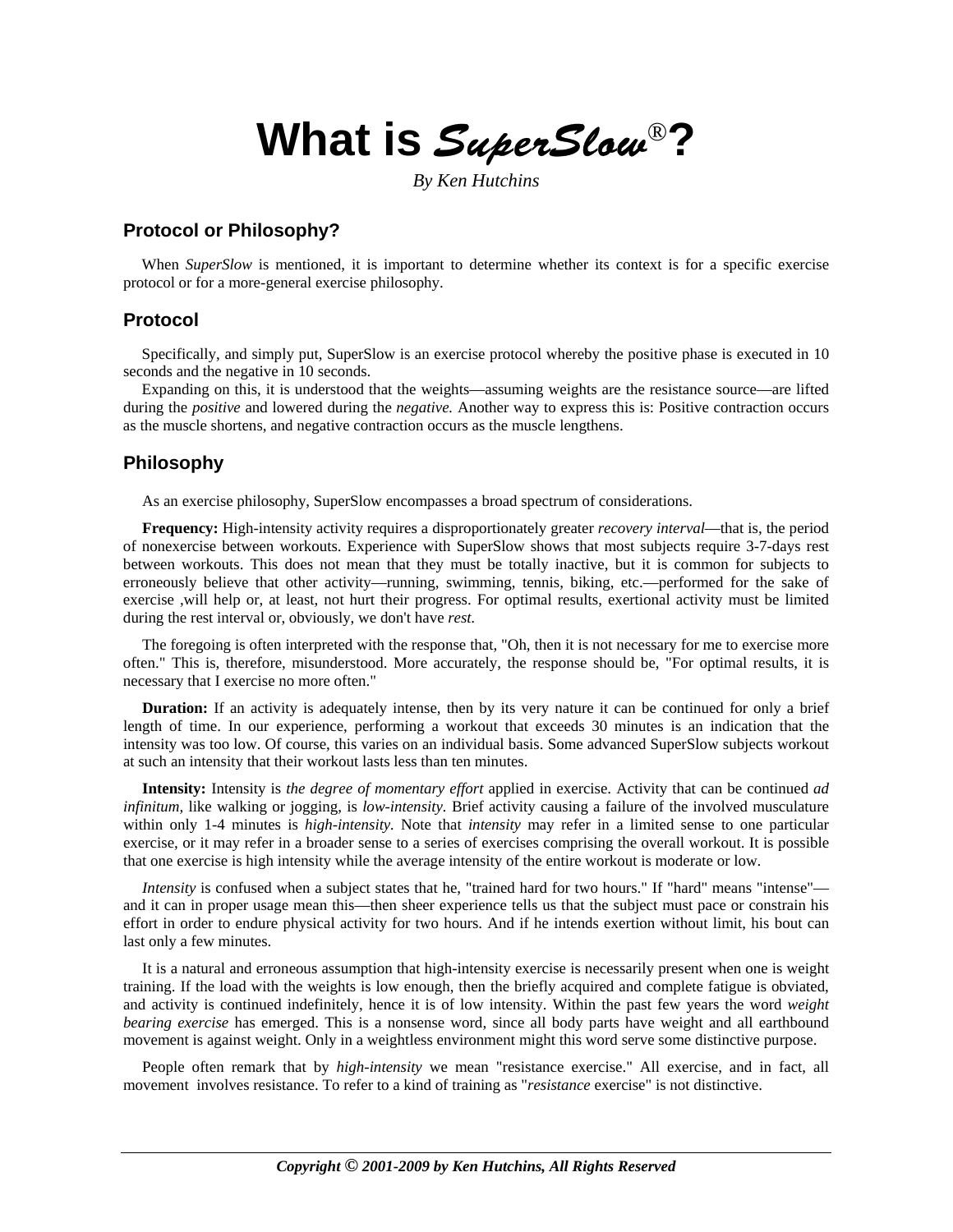Imagine yourself in a *weightless* environment. The term, "zero gravity" is incorrect. (There is no such thing as *zero gravity.* Gravity is everywhere.) Realize that *weightlessness* is caused by the gravity that causes you to fall around the orbit of the earth, or directly into it or some other celestial body. The fact that you have no backpressure to push off against gives the sensation of *weightlessness*.

Nevertheless, do you have resistance against your movement when weightless? Answer: yes. It is the tonus of your muscles. *Tonus* is loosely defined as the force resident in a muscle when at volitional rest.

Now if you die, do you have resistance? Yes, yet more. You have lost, through death, your volition, but another person will encounter resistance in your limbs due to *rigor mortis.*

Therefore, we encounter muscular resistance at all times and stating "resistance exercise' does not connote special meaning.

A special condition exists when the muscles move against a *meaningful resistance.* A meaning full resistance is one significant enough to cause inroading of the muscle's strength to effect momentary dysfunction within 1-4 minutes.

You see, muscle fibers fatigue, even with the resistance of tonus, but soon a rotating basis. Imagine a conveyor system where several fibers are fatigued as fresh ones are moved in to relief, thus permitting the original ones to rest and recover. This system is not overwhelmed by muscular tonus nor by most daily activity. Only when effort is required to expend more fibers and expend them rapidly does the system reach a failure where momentary dysfunction occurs. Somewhere on the way to this degree of inroading (progressive momentary fatiguing) is encountered some yet unidentified threshold that stimulates the system to upgrade and to become stronger. Only through an organized system of progressive resistance can we achieve an ongoing process of strengthening. This requires some way to record the work preformed by the muscles and to ramp up the load at a predetermined future date, hence progression. Thus some means is required for progressing the resistance which was originally systematized with adjustable weights.

Other attempts at exercise have sought to exhaust the body, but by avoiding meaningful resistance. Rather than stimulate muscular strengthening, the quest has been to avoid it so that the body could achieve a steady state of some activity. Training methods such as running, swimming, and walking come to mind. We now realize that these approaches are counterproductive and biologically unsound.

The resistance is either of efficient or of inefficient quality. If efficient, the muscles find little or no respite and fatigue within 1-4 minutes. If inefficient, the muscles can continue *ad infinitum.* Although the continued activity may be uncomfortable for the subject in this last case, the muscles do not completely fatigue to that point where they become momentarily inoperative as in the high-intensity situation.

Another erroneous assumption is that *high-intensity* connotes *high-force.* High-force further suggests other intuitively incorrect associations—incorrect associations with high-intensity, though correct associations with high-force—such as violence, machismo, harm, danger, reckless heaving and other imprudent behavior. On the contrary, demonstrations as a subject stands on a force plate and while performing a standing biceps curl exercise with a barbell, illustrate low forces at a slow speed. At progressively faster speeds, the forces increase exponentially and, what's more, the required loading on the intended muscles to be exercise is obviated. Therefore, high-intensity correlates with low-force. And slow movement correlates with higher-intensity and safer exercise.

High-intensity exercise is desirable, because it ensures stimulation of the body's protective mechanism while minimizing its insult to high-force or high-repetition trauma.

**Environment:** Exercise is not play. If we take it seriously and bother to undertake its rigors at all, it should performed in a no-nonsense manner. For maximum benefit and safety, it requires a clinically-controlled environment that is devoid of horse play, socializing, music, mirrors, telephones, pagers, beckoning children, high heat or humidity, or any other distractions. It is obvious that exercise is a physically demanding event, but properly performed, it demands intellectual control that we do not want to compromise with distractions.

Another major distraction is heat. Good ventilation as well as cool, dry air encourages thinking, will power, and thus intense effort. Proper attire should compliment this consideration.

**Form:** Proper form, first and foremost, means a slow speed of movement. We desire this from three perspectives. First and foremost, a slow speed minimizes acceleration—abrupt starting and stopping—the source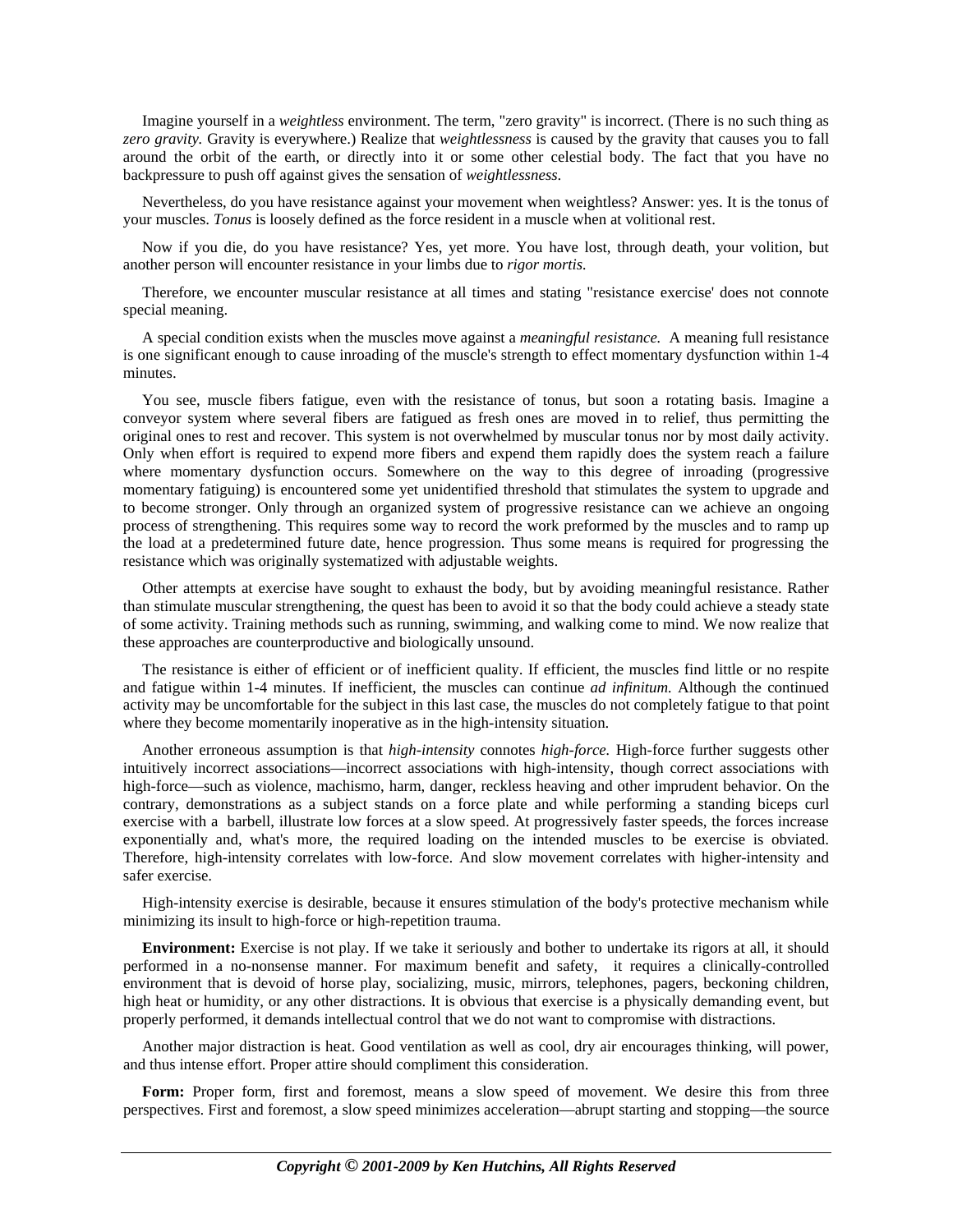of excessive force and injury. Second, slow speed minimizes momentum which undesirably unloads the muscles. Efficient muscular loading is what high-intensity exercise is all about. And third, slow speed permits concentration and study during the movement. When you move quickly, there is no time to actually think through the movement.

There are other aspects of form. In general, we want to avoid grimacing, wiggling-squirming-thrashing, breath holding (Val Salva), excessive hand gripping, and unnecessary tension in areas of the body not intended for involvement in particular exercises.

Safety: Safety, also first and foremost, means a slow speed of movement—as already discussed. There are other considerations of safety, however. Staying cool is a safety consideration, since overheating is a threat to the subject's well being.

Proper breathing technique minimizes the dangers of stroke. Proper head and neck positioning and support protect the subject from neck strain and headache. And proper exercise execution is associated with the body remaining aligned and protected. How to move in and out of the equipment and between exercises is also choreographed to maximize safety as well as efficiency of exercise effect.

**Purpose:** Another important aspect of the SuperSlow Exercise Philosophy is the actual reason it is performed. We exercise, not to enjoy the exercise, but so that we can apply our better bodies gained from the exercise to enjoy all the other activities (or inactivity) in our lives.

Exercise is not a luxury. It is a basic requirement for a normal, healthy life.

Many people exercise, many do not. Of those that exercise, many do it for the wrong reasons. There are certain things for which exercise is essential, and there are many benefits popularly ascribed to exercise that are biologically impossible.

Exercise is often applied to burn body fat and to trim (spot reduce) certain areas of the body. Spot reduction, though the most common justification for many commercially successful products, is a hoax. Also, exercise is a very inefficient method for burning those extra calories beyond those you normally consume in your typical daily activities.

Certainly, exercise will burn a few extra calories, but far more important is the increased basal metabolism resulting from possessing stronger muscles. And voluminous low-intensity exercise leads to muscle wasting.

More important for control of bodyfat are the calories you don't eat. Caloric control is the foremost factor to address body leanness.

### **Skeletal Muscle: The Window to the Body**

The major areas that we know that we can enhance through high-intensity exercise are:

 Strength Stamina HDL Blood Glucose Levels Bone Density Mobility Vascular Efficiency (peripheral and central) Metabolic Efficiency Joint Stability and Protection

With exercise, our only approach to these areas is by training the skeletal muscles. Only with the skeletal muscles do we have the volitional control willed by our intellectual processes to impose the required demands. In the past, it has appeared that we could manipulate these effects by other methods, especially those that elevate heart rate. We were merely overlooking the fact that heart involvement is a dependent factor. It too, responds to the skeletal muscles.

Another oversight was something already known for many years. The skeletal muscle is the focus of many important processes in the body. Therein reside the greatest number of mitochondria (the energy powerhouses of the cell), the greatest vascular supply, the greatest nerve supply, the only volitional control (already mentioned)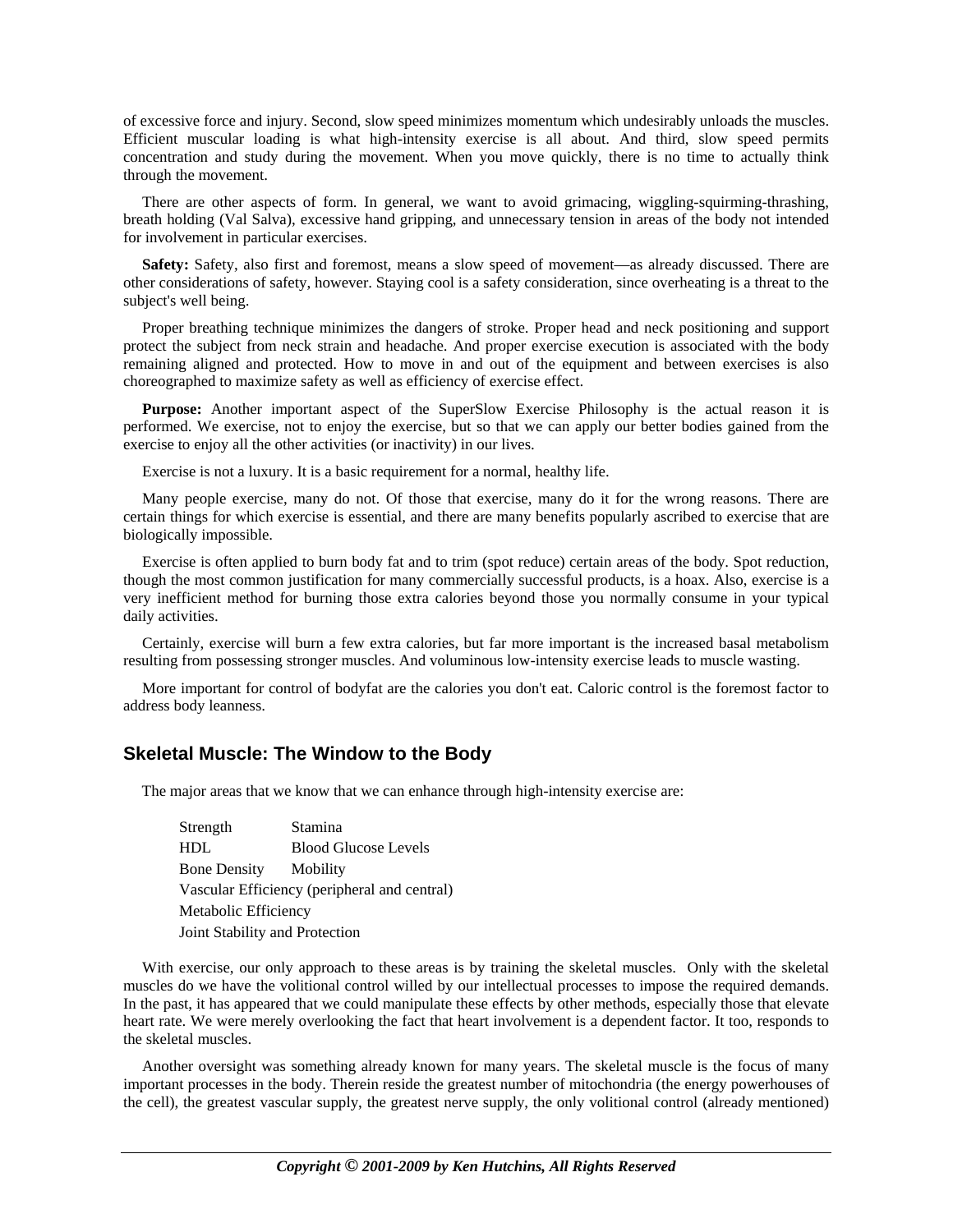and the major factor of potential cardiac output (the so called venous pump). Is not it interesting that the "flesh' eaten by "flesh eaters," (carnivores) mostly refers to skeletal muscle, the most abundantly available nutritionally valuable part of the carcass

# **Mixing Things up**

Some trainers have heard fragmented information about SuperSlow and have chosen to mix it in with other exercise programs and protocols they already use. This is a bad idea. Yes, moving so slowly is a step in the right direction, but the incredible beneficial results that are possible from SuperSlow are significantly truncated if other exertional activities are included. Once the effect of SuperSlow has been turned on, additional activity undoes the effect to some, if not, large degree. This, perhaps, is the most difficult aspect of SuperSlow for many people to grasp.

Most of what we naturally believe about exercise comes from the sports arena. It does not have a scientific basis, although vogue has cleverly couched it in panoply of scientific jargon. It is therefore easy to associate athletes and coaches with exercise expertise when, in fact, the opposite is usually the case.

Other assumptions (erroneous conclusions) follow from this association:

- Exercise is for athletes
- Exercise is special to athletes
- One must be an athlete in order to exercise
- Exercise makes one an athlete
- What athletes do for exercise is the way the general public should train.

The facts are:

- Most athletes are either clueless or grossly misinformed about proper exercise. They perform activity in the name of exercise that is often counterproductive and dangerous. Their genetic superiority reigns in spite of their poor training. The general public often celebrates their ignorance and emulates their behavior.
- Great athletes are exceptional individuals, not average people off the street. They possess genetically inherited traits that enable them to perform specific feats that average people cannot.
- The general public should exercise according to principles found in biology, chemistry, and physics, not coaching lore. As a matter of fact, so should the athletes.
- Athletes makes up a small percentage of the general public. Exercise is for everybody not just the select few athletes, celebrities, or so called *pretty people.*

Practices that are contrary to SuperSlow are:

- All forms of Aerobics (steady-state activity)
- All genre of ballistic movement
- Cross Training notions
- Specificity Training
- Motions that do not tract basic muscle/joint function
- Motions that involve split functions (unilateral movement) of the body except where gross disparities make reasonably bilateral equality impossible. Example: One-legged leg press.